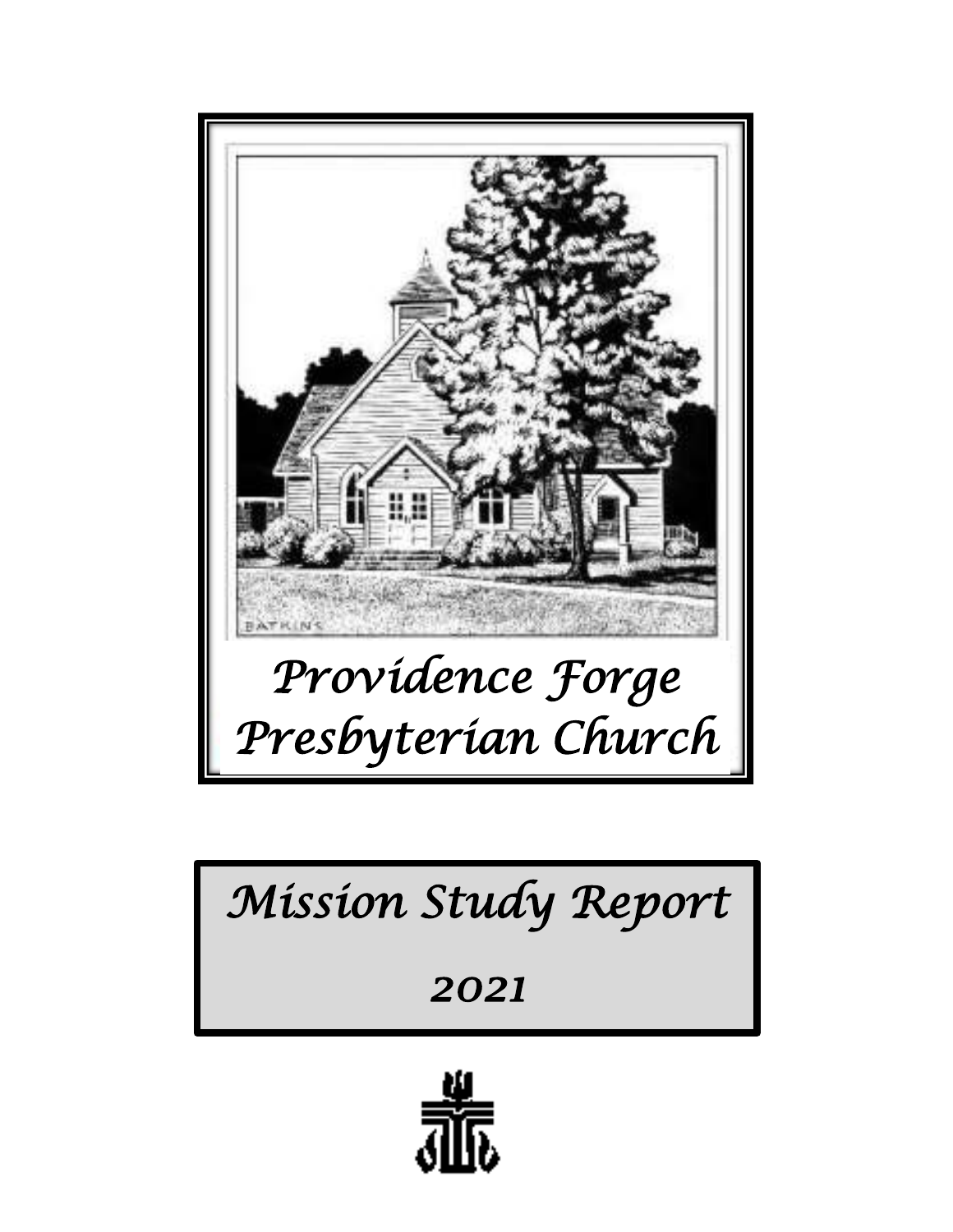# *Mission Study Team Report*

# *Contents*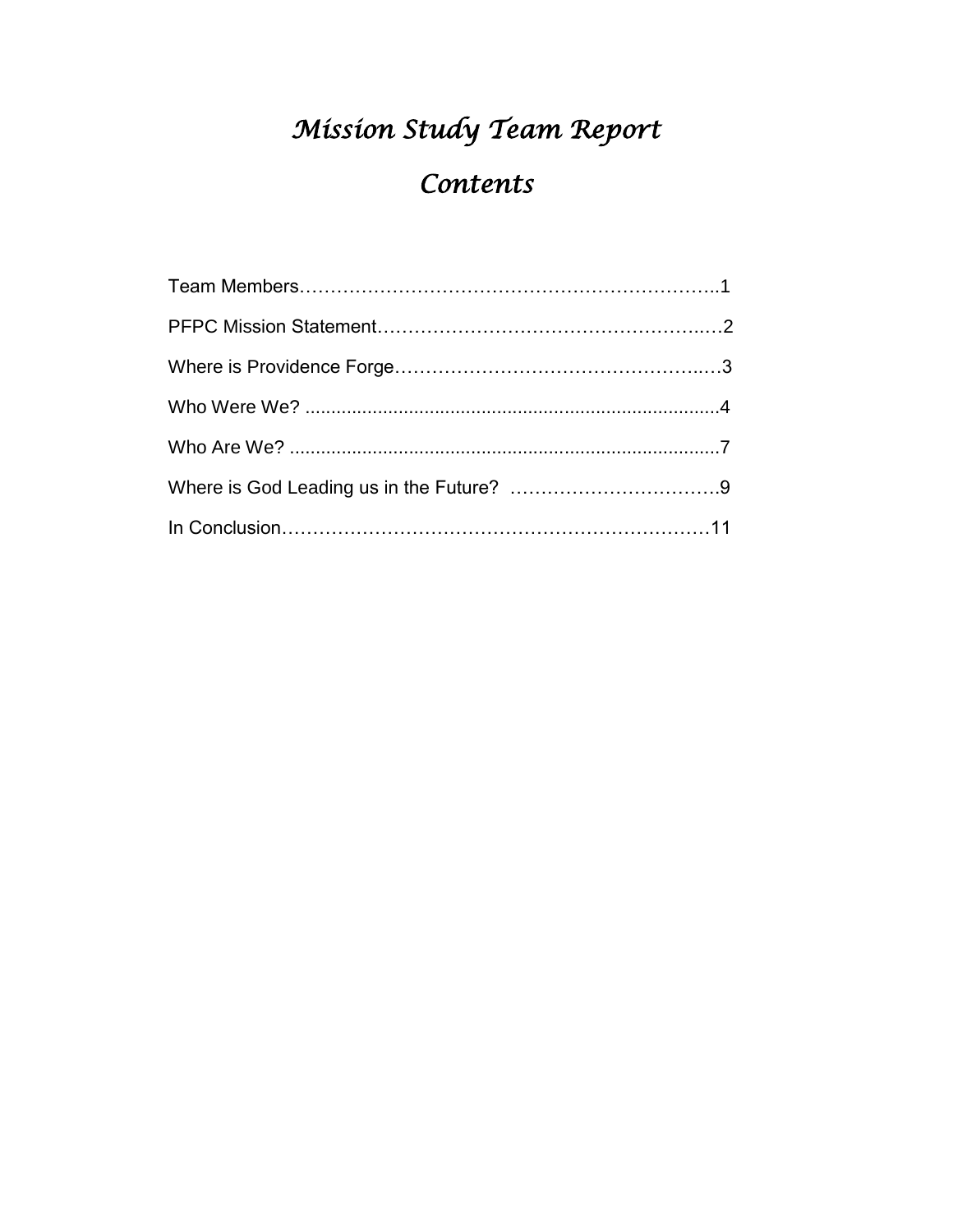# *Mission Study Team Team Members*

**Ruth Adams Pete Adamson** 

**Chris Christian Martha Martin**

**Paul Robinson Laura Richards**

*Interim Pastor* 

**Nancy Coleman**

*Study Time* 

**June 2021 – November 2021**

*Submitted to PFPC Session* 

*October 17, 2021* 

*Submitted to PFPC Congregation* 

*November 14, 2021* 

*The Mission Study Team thanks the congregation for their valuable input from which this document was created. Without that input, this document would not have been successfully completed.*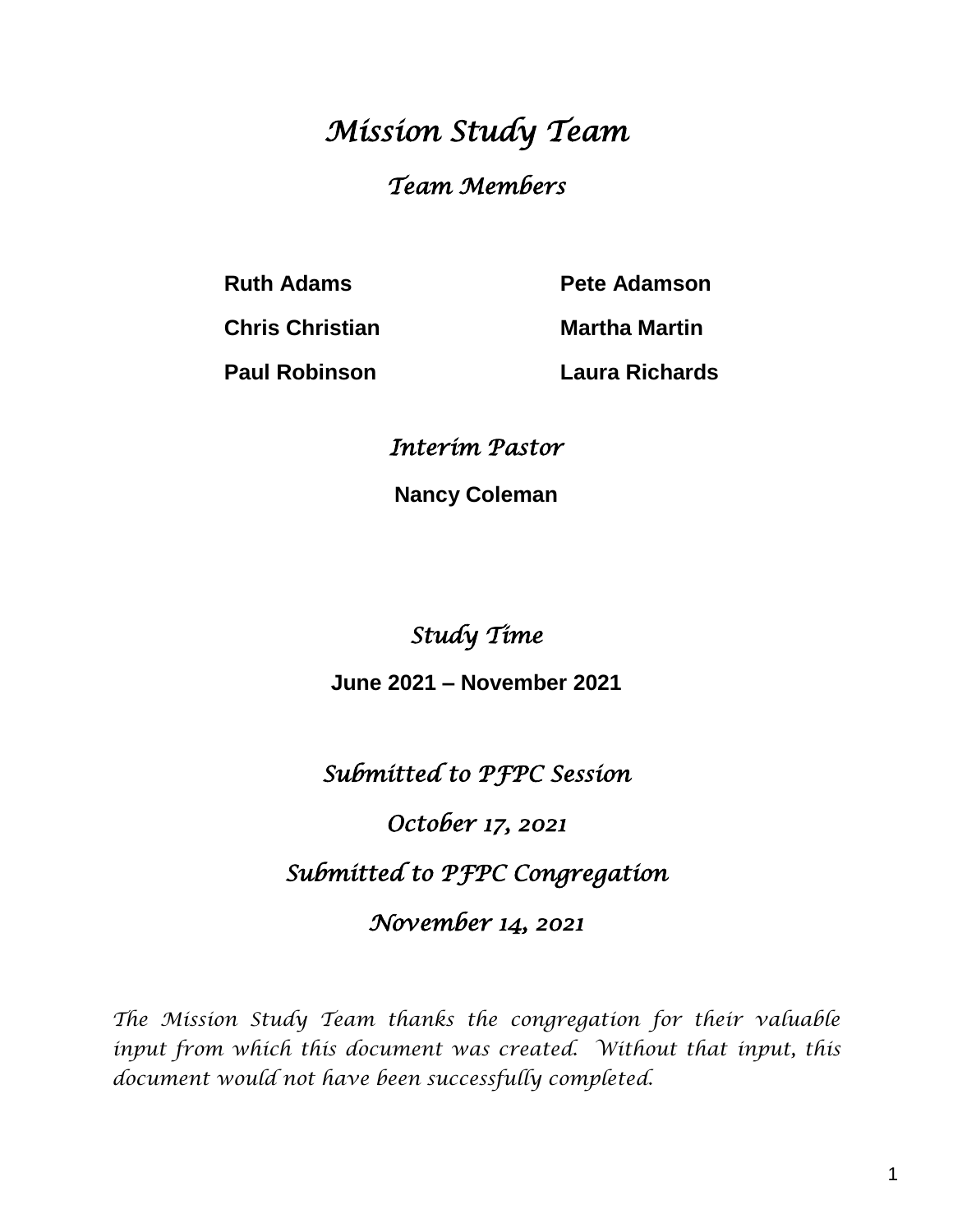## *Mission Statement*

To Further God's Kingdom on Earth, One soul at a time.

# *Vision Statement*

Our vision is to be a people who worship the one true God, follow Jesus as He is revealed in the scripture and know ourselves as God's people chosen to share our faith with others. To achieve our vision and answer the Great Commission, (Matthew 28:16- 20) we will strive to:

- Further God's kingdom through a vibrant and growing congregation.
- Nurture this congregation through worship, education, fellowship, and support.
- Spread the Word of Christ through outreach and service.
- Engage and enable our youth to secure the future of our faith.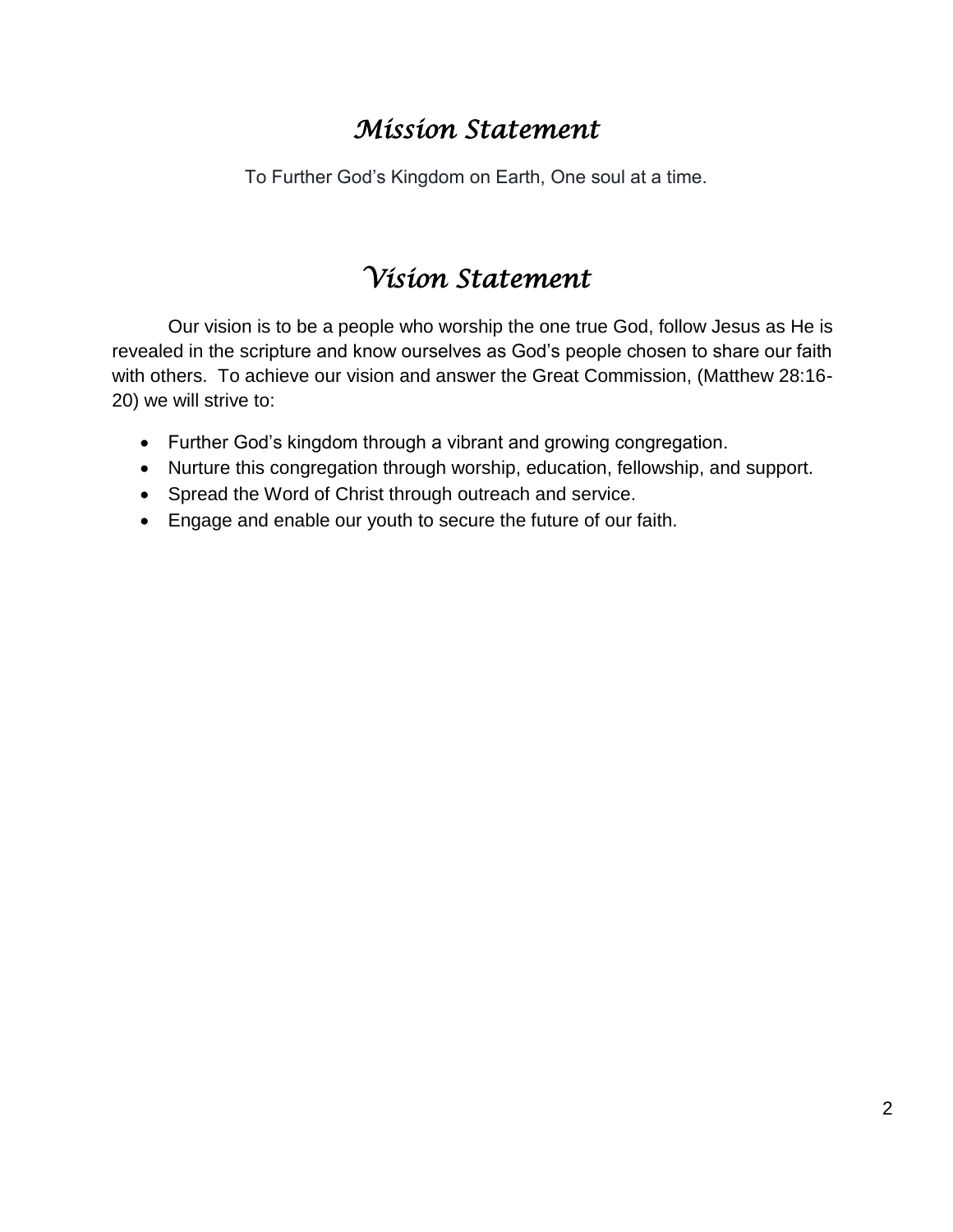#### *Where is Providence Forge Presbyterian Church?*

Providence Forge Presbyterian Church is located in the unincorporated town of Providence Forge, VA in New Kent County, approximately halfway between the cities of Richmond and Williamsburg, Virginia. Each is approximately 25 miles away. It can be accessed from Interstate 64, exit 214, travelling south for approximately 4 miles. The rural crossroads town, with one stoplight at U.S. 60/Route 155, is geographically in the center of the combined two counties of New Kent and Charles City. The counties are geographically approximately the same size, about 200 square miles, but there the similarity ends. Charles City is a more rural county with a population of less than 10,000 and a slower rate of growth, with extensive farming and forestry as primary land uses and rural residential housing. The County is bounded by the historic James River and the Chickahominy River. It has no stoplights and no 4-lane highways.

New Kent lies to the north of Charles City County, and the Church is about  $\frac{1}{2}$ mile north of the county line on Townsend Road, just off Primary Route 155. With the second highest growth rate in Virginia, New Kent's diversified population is estimated to be 23,716. New Kent is bounded by the Chickahominy, Pamunkey, and York Rivers. It is accessed from the east and west by both Interstate 64 and U.S. 60, a four-lane divided highway. Both highways extend for approximately 20 miles through the County. New Kent has a variety of housing types in traditional subdivisions and rural residential large lot developments, an abundance of farm and forest land, developing parks and recreation programs, growing business and retail establishments. New Kent's amenities include 4 golf courses, 4 wineries, several campgrounds, and the Colonial Downs Horse Race track. Currently, New Kent has a school system with four facilities (soon to be five) educating over 3,000 students in pre-Kindergarten through grade 12.

The majority of employed residents of Charles City and New Kent commute to jobs in the Richmond area, Williamsburg/Newport News, and Hopewell/Petersburg. These areas are also visited for cultural, professional, and entertainment services and events.

The community is centrally located on the East Coast—it is 2 hours from the Washington, D.C. metropolitan area, 2 hours from the mountains in western Virginia, and 2 hours from the Atlantic coast beaches. There is easy access by air at 2 international airports (20 and 40 miles away), plus Amtrack Rail and commercial bus service, as well as the previously described highway system.

There are more than 50 churches in New Kent County, serving a variety of faiths and some non-denominational. The nearest Presbyterian Churches are 15 to 30 miles away in adjoining counties.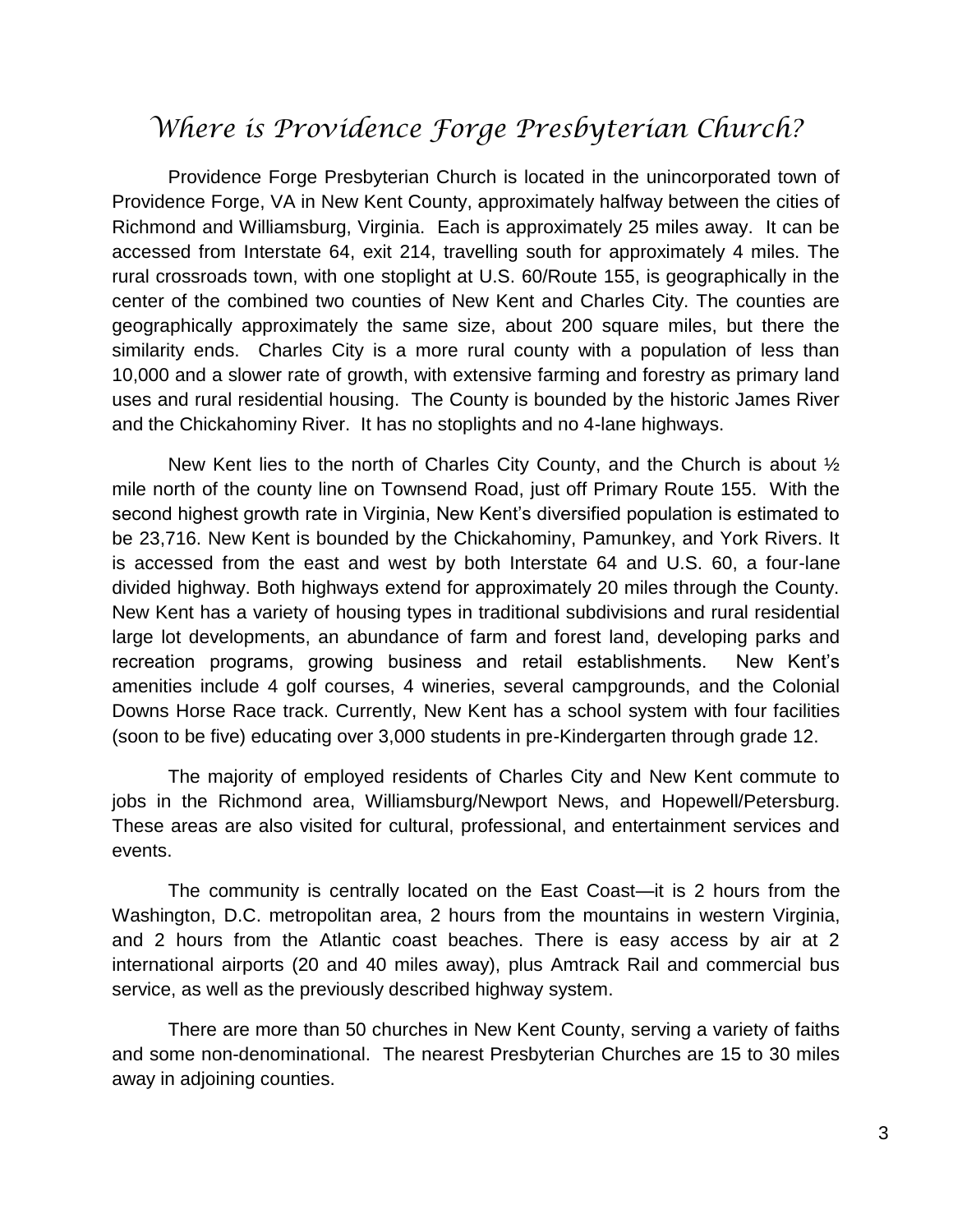#### *Who Were We?*

The congregation of Providence Forge Presbyterian Church traces its history back to the days of Colonial America. In 1770, Charles Jeffreys Smith, a Presbyterian minister, purchased 500 acres of land and established the village of Providence. This village included a forge, a blacksmith shop, and a sawmill. Smith's home became the manse, and was probably used as a *meeting house*. After the Revolutionary War, Presbyterians began sharing St. Peter's Church with the Episcopalians, alternating Sundays for worship. When the Presbyterians decided they needed space to grow, they purchased land and built Olivet Church in 1856. This church, which included a balcony, could seat 200. This church prospered until the American Civil War broke out in 1861. Then it lost its pastor, who returned to his home in the North, and the Presbyterian Church divided like the nation did. In spite of the occupation of Union troops, Olivet still held services as often as it could and the ladies continued to hold Sunday School on the grounds. After the war, Olivet prospered as a group of German immigrants settled nearby and joined the church. Unfortunately by the late 1880s, the membership at Olivet dropped to 21 and the session was dissolved in 1889. Services did continue, sharing a minister on a rotating basis.

Much of the congregation moved to Townsend's Chapel in Providence Forge due to the poor, swampy roads leading to Olivet. By 1930, the Presbyterians gained clear title to the Chapel, calling it *New Olivet*. By 1934, Olivet had been abandoned as a living church and those left officially moved to Providence Forge. The Chapel burned in 1934 and the congregation met in various places while a new church was built on the site. One minister served two churches in New Kent, Providence Forge and Windsor Shades, and one church in Charles City, Bethany, on a rotating basis until 1953.

Most of the members in the 1930s were people who lived in the Providence Forge area. Sunday School classes met in the various parts of the sanctuary. The congregation suffered through the Great Depression and World War II. In spite of this, the congregation grew and by 1954, it was necessary to add space to PFPC. First, the upstairs was converted into three classrooms and in 1961 a new brick one-story addition, comprised of nine classrooms and two restrooms, was added. Sunday School attendance had reached 100. During these times, Sunday School began in the sanctuary with a scripture reading and hymns. Attendance pins were routinely distributed. The *Workers' Council,* those members charged with taking care of all things related to Sunday School, held an annual picnic at Buckroe Beach and Amusement Park. Later the picnic was held nearby at Harry Mountcastle's pond. The *Council* also provided other entertainment for the children of the church and neighborhood, including parties at Valentine's Day, Easter and Halloween. Vacation Bible School began in1953. It was held for a week during the day. At Christmas a pageant was presented by the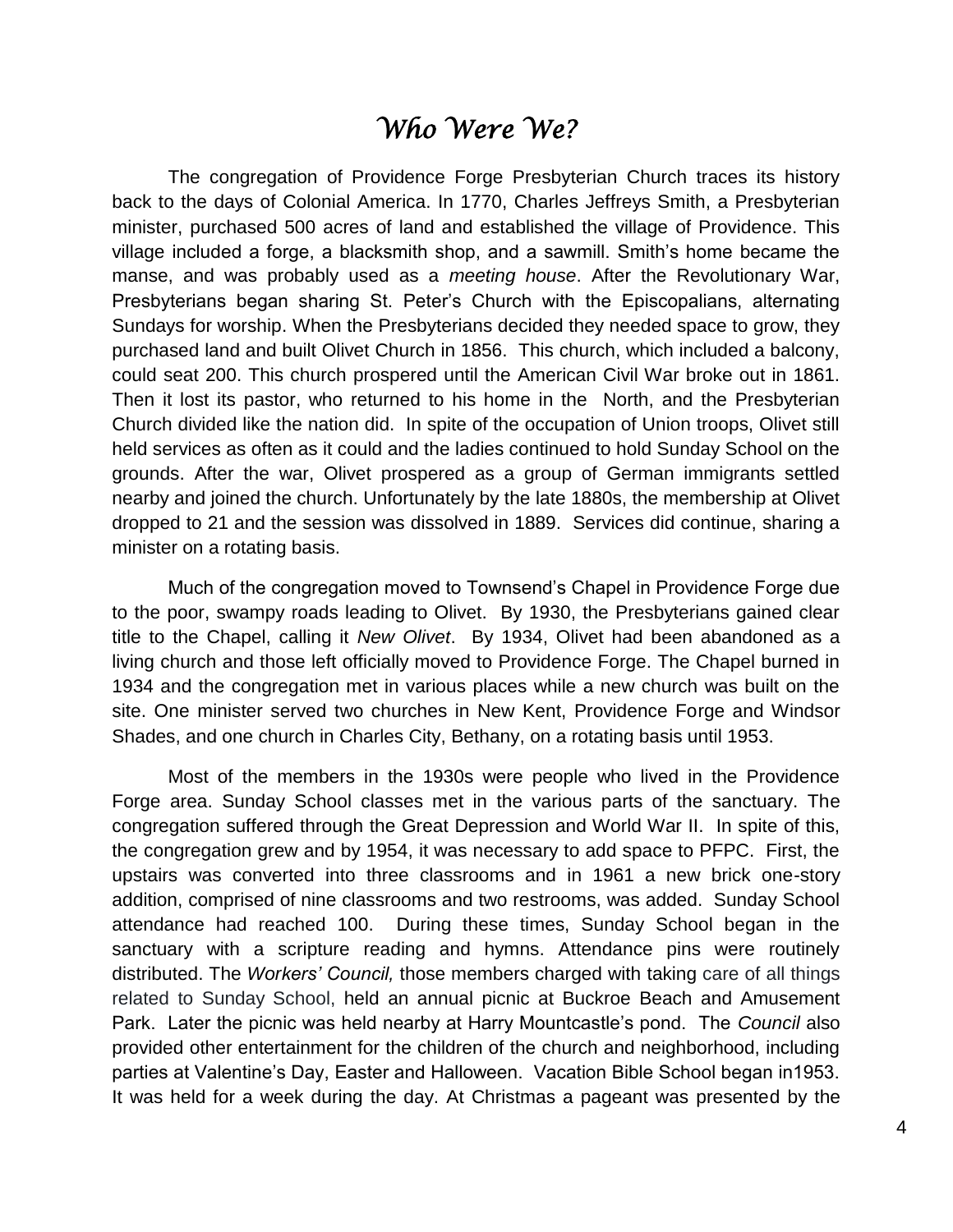youth one evening near the  $25<sup>th</sup>$  and gifts were given to the children, as were oranges and candy. Each child entering the Junior class was given a *Bible*. The *Workers' Council* faded out of existence sometime in the 1960s as one elder was placed in charge of Sunday School and a Superintendent was appointed. as the attendance continued to be near 100 into the 1970s. But attendance started to decline in the late 1980s. By the early 2000s, the session determined that Youth Sunday School would not meet in the summer months, but the adult classes continued to meet.

In spite of the decline in attendance, the Christmas pageant continued, but changed from an evening event to being held during Morning Worship. By 1999, as more and more mothers were working, the annual Vacation Bible School moved to an evening activity, so there would be enough teachers. An adult class was also added. In 1975 Sunshine Nursery School was established to provide pre-school education. Children from around the counties attended. This signaled a change in the congregation as well. The church was no longer just a church of Providence Forge, but its members included residents of all areas of New Kent and from Charles City. In the late 1900s other activities developed for the youth, PFPC fielded a coed softball team in the county youth league. The church continued to sponsor a Boy Scout troop, as it had since 1938. In the 1980s, a Youth Group, led by then pastor Hal Wallof and Joe and Debbie Taylor, was very active going to various places around Virginia. Mission trips with youth and adults participating began as the century closed. This would eventually lead to the establishment in 2009 of PFPC's *In God's Hands Service Camp*, which helped elderly homeowners in New Kent and Charles City.

The congregation of PFPC was very generous. This generosity extended to sponsoring missionaries overseas, sponsoring/mentoring seminary students, providing educational scholarship money to youth of the congregation, collecting money for the hungry (through 2 – 5 cents a meal programs), driving for Meals-on-Wheels, putting together health and school kits, which were distributed through Church World Services, and taking up collections for special causes. The men of the congregation undertook Men's Mission trips for several years. Some believe that the greatest impact that PFPC made on the community was their role in establishing and their continued support of the NK-CC Heritage Library.

For many years during the  $20<sup>th</sup>$  Century, the Women of the Church were formed in two Circles, the Louise Perry Circle, which met during the day, and the Friendship Circle, which met in the evening. They supported the missions, a child through Christian Children's Fund, and financially adopted a family during Thanksgiving and Christmas. Because of a lack of participation, both Circles have ceased to exist.

When PFPC was first established, the leadership included a Board of Elders and a Board of Deacons. At first there were no terms set for either group. In 1972 terms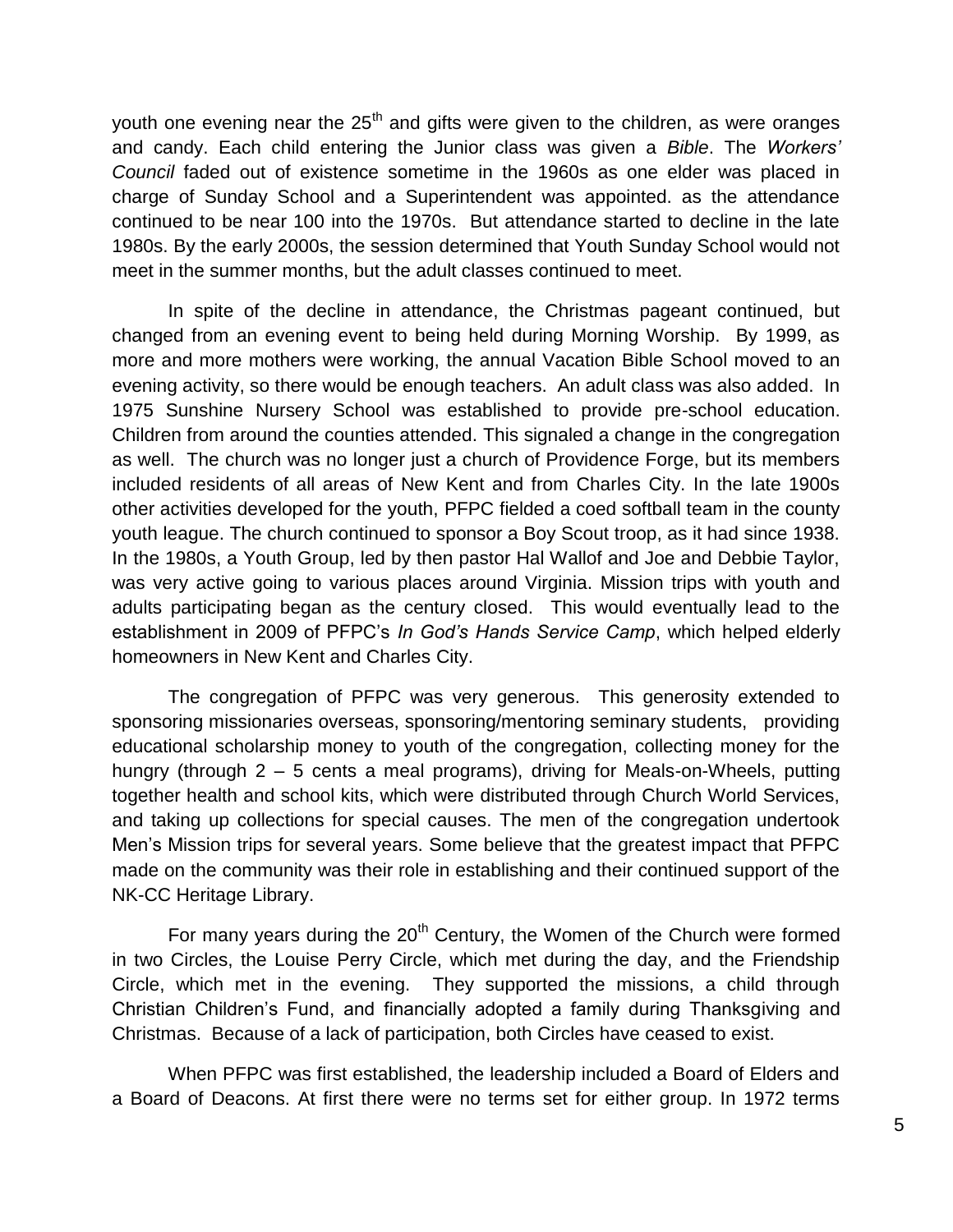were set at 6 years, but in 1985 all were placed on three year terms. In 1995 the congregation made the decision to combine the diaconate and the session into one body.

PFPC continued to have a relationship with Olivet Church. A service is held there on the third Sunday of May. Quite often PFPC's minister officiated at this service. Until recently, PFPC would cancel its service that Sunday. Christmas Eve service has been held there since 1988. Many members of PFPC attend both services whether they have ancestors buried there or not.

People come and stay at PFPC for various reasons. Since 1953, there have been only six full-time pastors and five treasurers. Since 1947, there have been only two long-time organists/choir directors. A vast majority of the congregation has served as a Deacon, Elder, Sunday School teacher, or a member of one committee or another. Not only is it the only Presbyterian Church in New Kent County, it remains small enough to feel like home.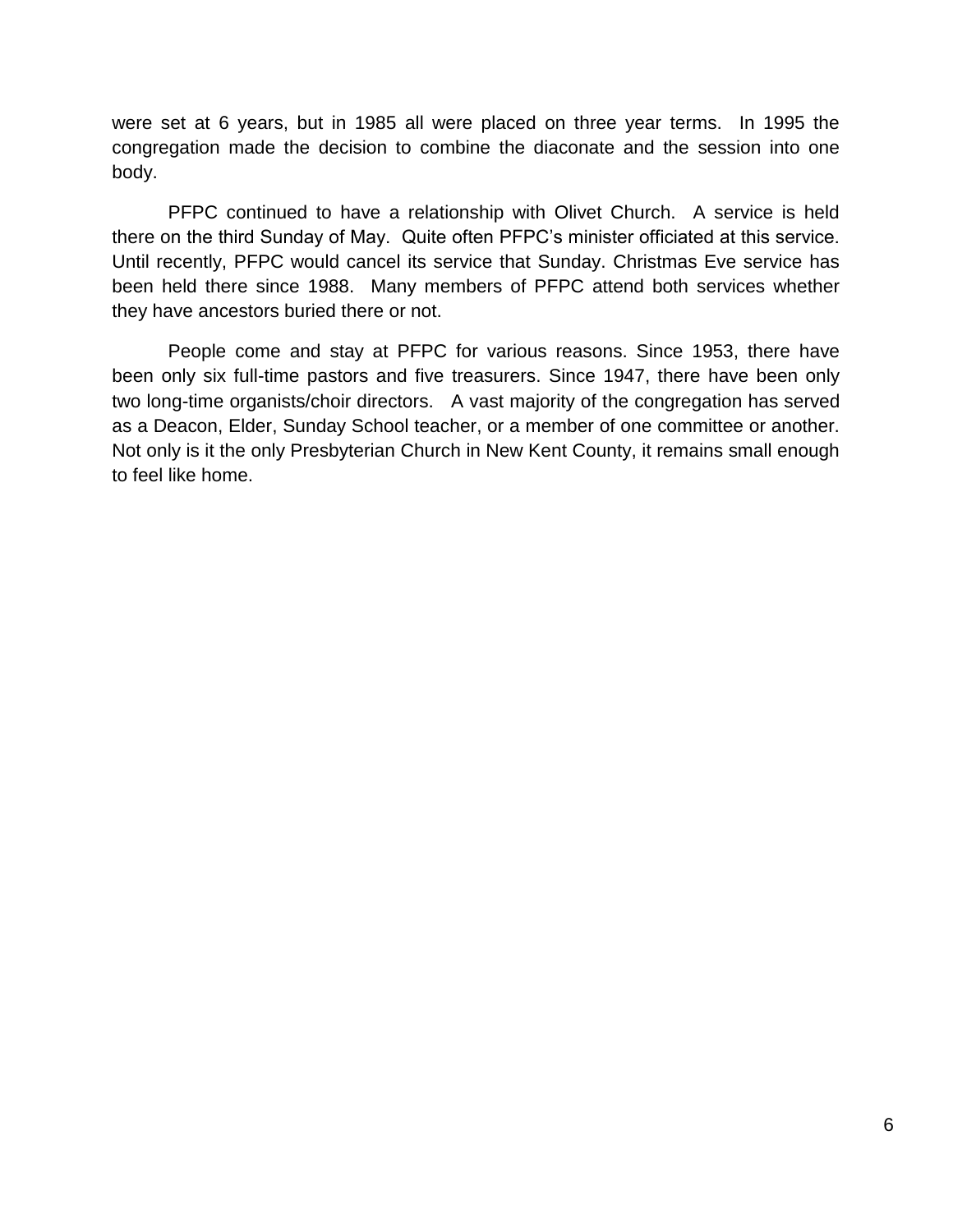#### *Who Are We?*

- The approximate 144 active members of Providence Forge Presbyterian Church:
	- o Live in New Kent County in Providence Forge, Quinton, New Kent, Eltham, Lanexa, and in Charles City County, York County, and Williamsburg.
	- $\circ$  Live within 30 miles of the church, while most live within 20 miles.
	- o Fall into these age distribution categories:
		- 25 and under-11
		- **26 through 40-19**
		- **41 through 55-33**
		- 56 through 70–48
		- Over 70-32
- Became members through a variety of ways, including:
	- o Being born and raised at PFPC
	- o Were raised Presbyterian and upon moving here, wished to continue to worship as Presbyterians
	- o Their children attended Sunshine Nursery School and wanted to stay
	- o Loving the small church atmosphere
- Believe that Worship, Christian Education, and Fellowship deepen their spiritual life while enjoying Worship and the music and connecting with church family each week.
- Believe that we do a number of things well, including:
	- o Worship
	- o Worship music
	- o Vacation Bible School
	- o Fellowship
	- o Sunshine Nursery School
	- o *In God's Hands Service Camp*
	- o Men's Mission
	- $\circ$  Giving to 5 cents a meal program
- $\bullet$  Spend at least 1 4 hours in the ministries of the church each week.
- Pre-COVID, over 85% of our members attended PFPC between 2 and 4 times a month, while 60% attended nearly every Sunday. The combined average attendance for both services was 100. During COVID close down, services were held on Zoom. Once the church opened, some members continued to attend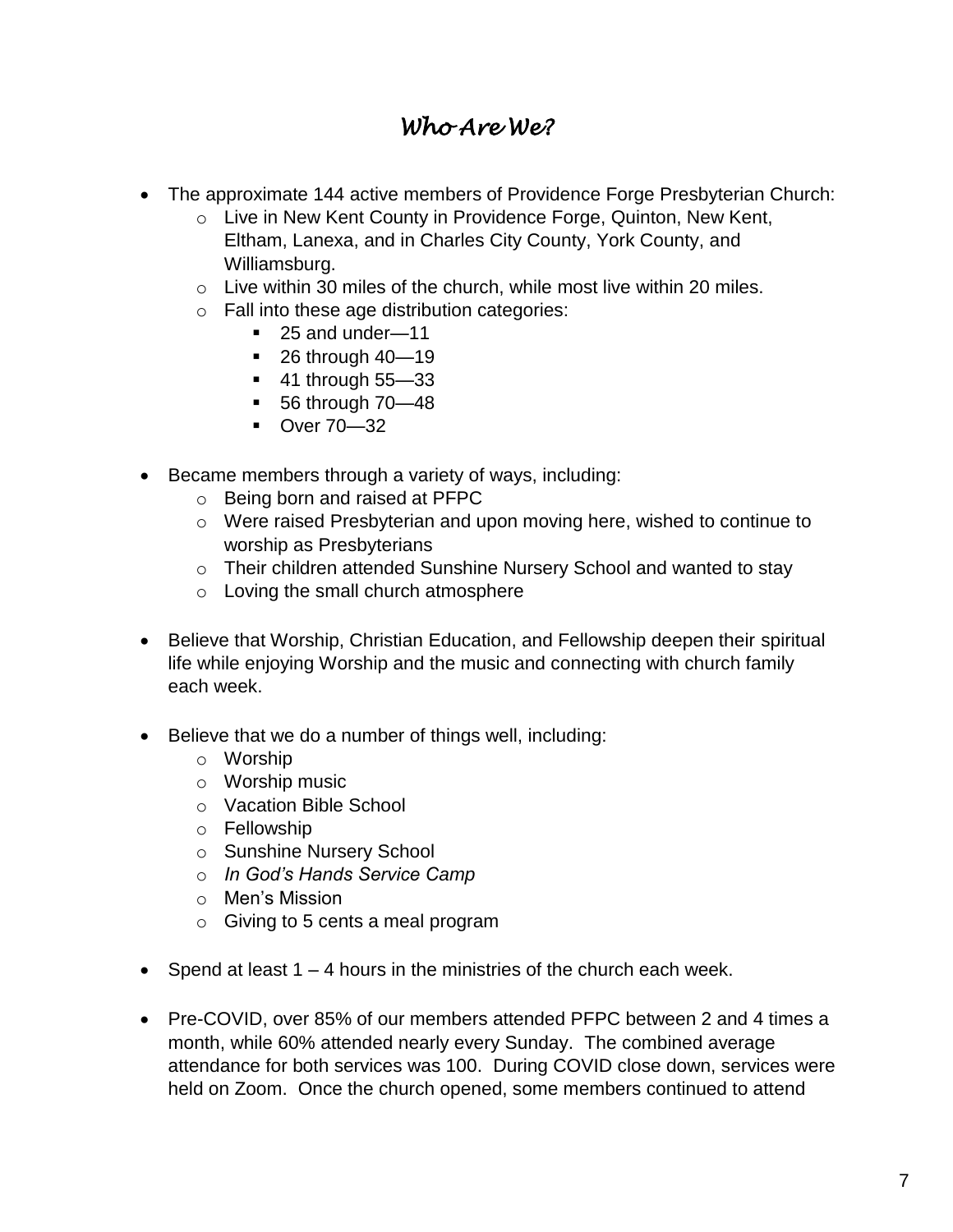service on Zoom, while others attended in-person services. Attendance during the fall 2021 has been 58.

- Many of our members:
	- o Volunteer with *In God's Hands Service Camp* and the Men's Mission activities.
	- o Teach Sunday School classes and Bible Study Classes.
	- o Have invited neighbors and friends to attend PFPC.
	- o Have taught at Sunshine Nursery School
	- o Volunteer to help with social activities
	- $\circ$  Volunteer to help with the physical operation of the church
- Remain members of PFPC because:
	- o The church members have become their second family
	- o They enjoy the music of the worship service
	- o There is the opportunity to participate in all phases of church life
	- o They relate to the sermons
- We are financially responsive to the needs of our church, including
	- o Preparing and meeting our budgeted items
	- o Supporting local needs
	- o Supporting needs of the Presbytery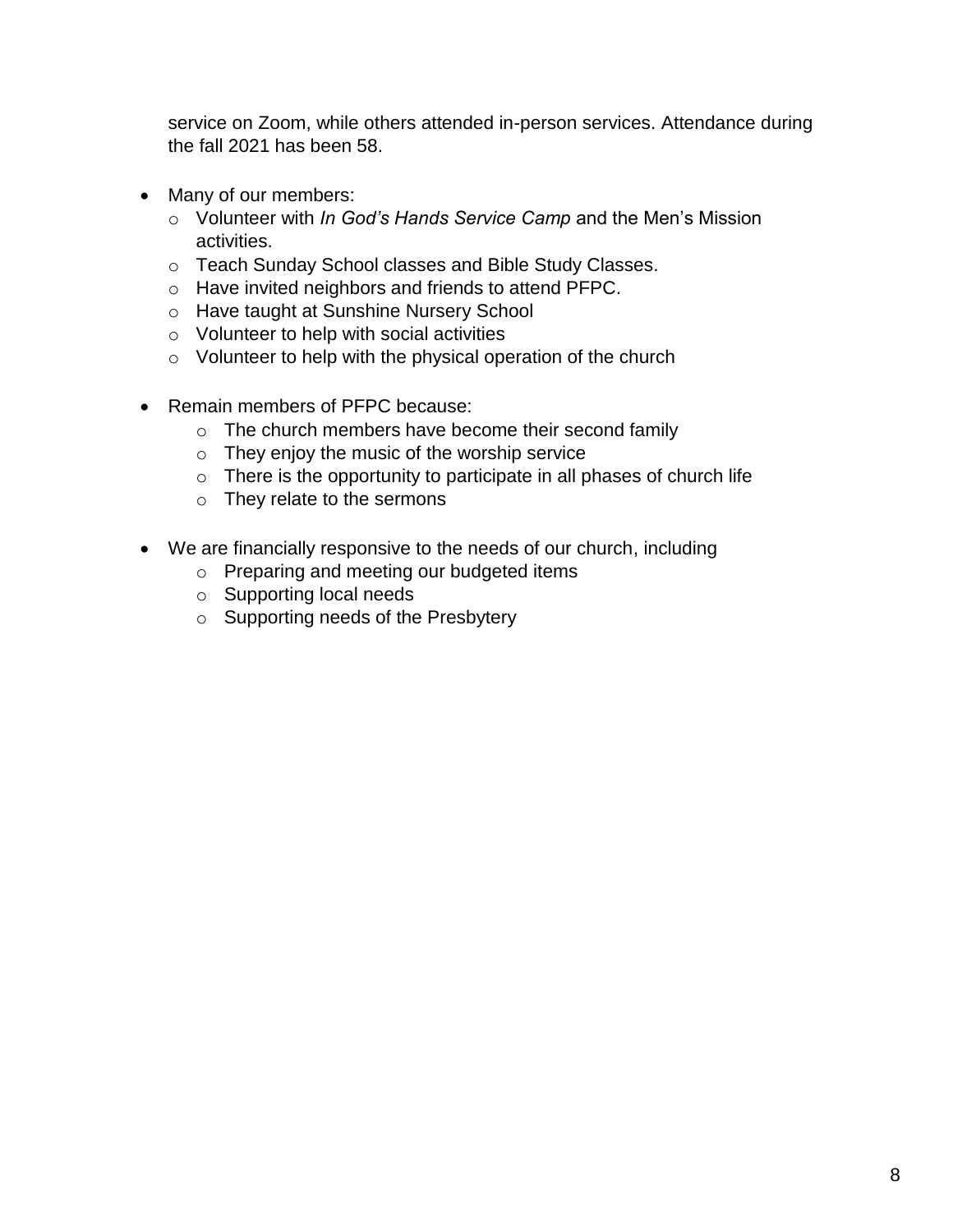### *Where is God Leading us in the Future?*

- **I. The survey of the congregation revealed the following:**
	- 1. We are a community church
		- We welcome visitors and new members
		- We are supporting and loving to all who enter our doors
		- We embrace and desire to maintain the character of a small community church
	- 2. We are a traditional church
		- We wish to keep the 11AM service a traditional service
		- We believe in providing a strong scripture-based worship service
		- We support having the choir continue to be an integral part of worship
		- We honor the history of the church
	- 3. We believe our church is a gathering place
		- Fellowship opportunities are one of the highest priorities for our congregation
		- Support exists for large and small groups to use the church facilities
		- We want PFPC and its facilities to be a prominent part of the community and therefore offer our facilities to outside groups such as AA and Woman's Clubs
	- 4. We believe our church is a teaching place
		- We provide adult and youth Sunday School classes and child care during worship service
		- Vacation Bible School teaches our youth and community youth
		- We provide additional Adult Bible Studies throughout the week
		- Sunshine Nursery School teaches our youngest Christians and has for 45 years
	- 5. We are a serving church
		- We do mission work within our community
		- We support community charities and people in need, regardless of any connection to PFPC
		- Members and leadership actively participate in community activities
	- 6. We desire to have a full time pastor who
		- lives in the community and maintains regular office hours
		- provides strong Biblical based sermons
		- has good communication skills
		- engages the members of the congregation to be involved in ways they are most comfortable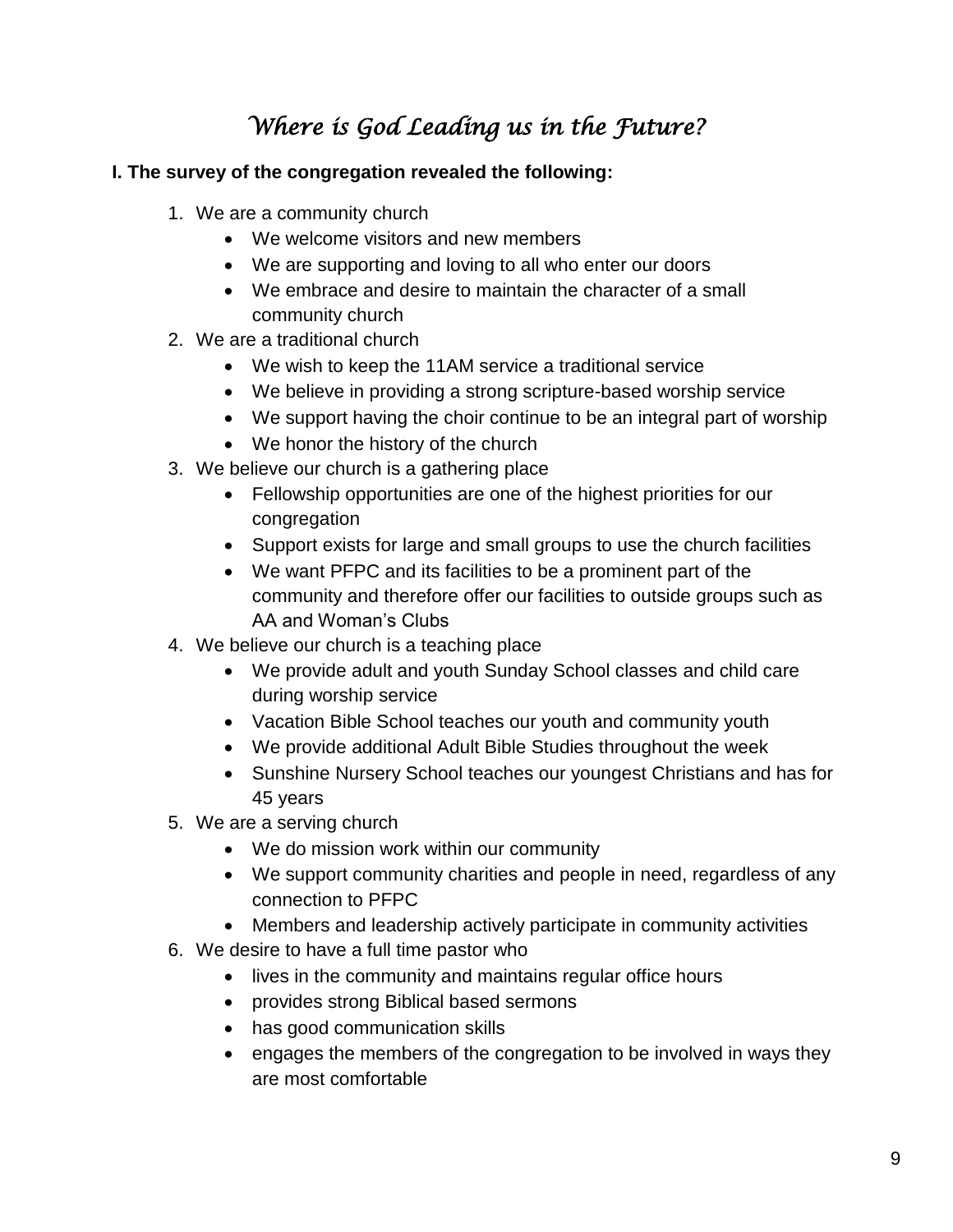- has the skills and desire to work with youth, build our youth program, and provide support to Sunshine Nursery School
- will help grow our congregational membership

#### **II. Challenges and Recommendations that currently face our church include:**

- 1. Improvement of a centralized network of communications between
	- Session and congregation
	- Committees and congregation
		- i. Committees need to share meeting dates and welcome new attendees
		- ii. Better advertising for events/mission work/Bible Studies
- 2. Facilities
	- Our current facilities need to be enhanced if we are to remain here
	- The use, development, or disposal of the Pocahontas Trail Property needs to be considered, decided, articulated, and executed
- 3. Membership
	- Need to develop a plan to attract and retain new members
	- Develop leaders among all members (specifically for Youth, Bible Studies leaders, and Outreach)
	- Need to discover why members left and develop a plan to do selfevaluation
- 4. Spiritual growth
	- Evaluate and expand our Christian Education class offerings
	- Focus our Pastor search on one who provides spiritual quidance through energetic, Biblically-based sermons
- 5. Youth
	- Develop a comprehensive plan for the administration of our Youth program, including procedural guidance, leadership succession, and other volunteer support necessary to properly serve this important segment of our Church community
- 6. Community
	- Increase our community outreach for both mission involvement and for growing our congregation
	- Identify opportunities and provide assistance to community members along with members of the congregation
- 7. Finances
	- Session needs to clearly communicate to the membership the status of church finances including costs and expenses of church operation